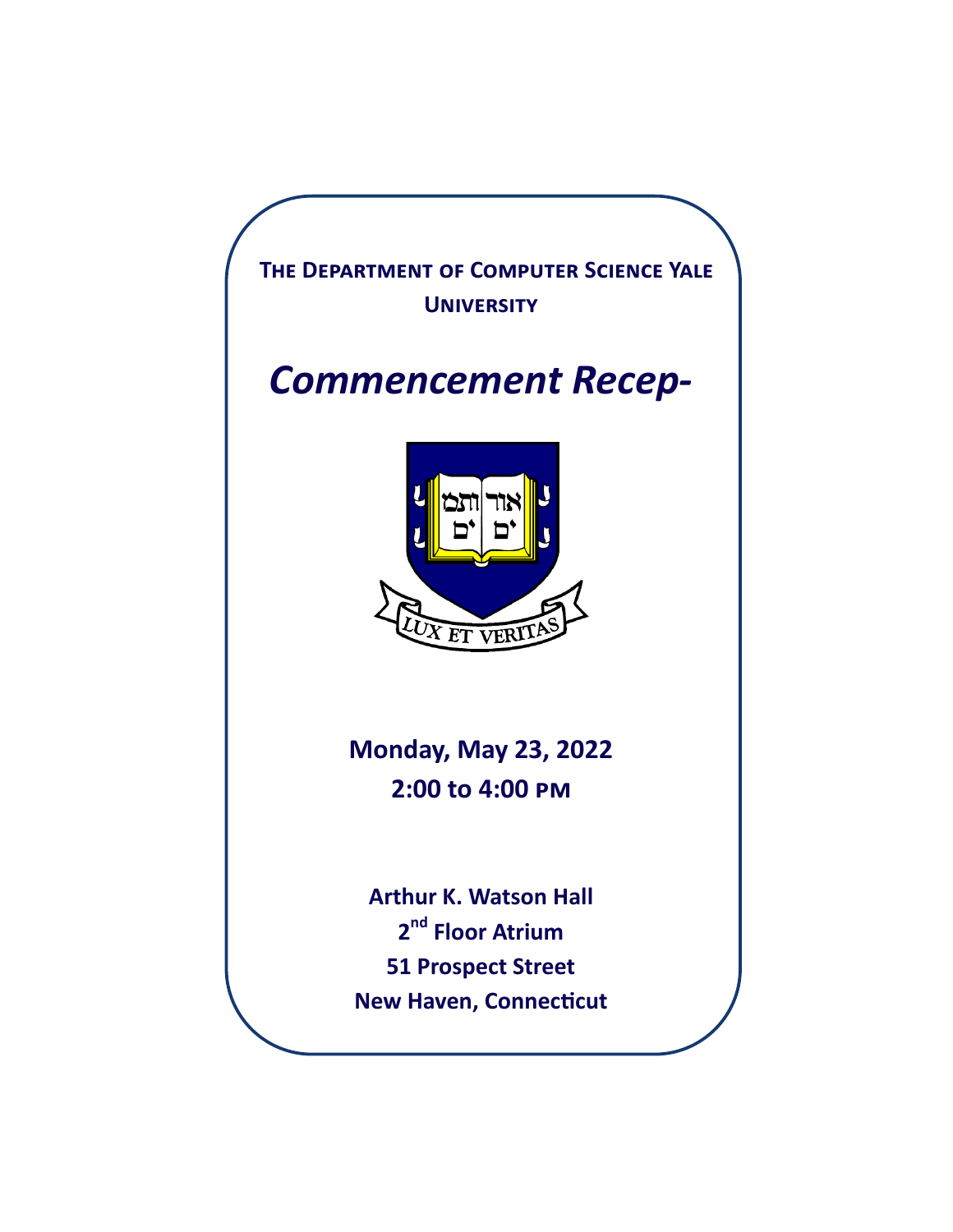#### *Computer Science Prizes*

Awarded to graduating seniors majoring in Computer Science who, in the judgment of the Computer Science faculty, rank highest in scholarship and research.

## **Computer Science**

**Prize:** Maansi Dasari

## **Department of Computer Science Prize:** Kelly Rudder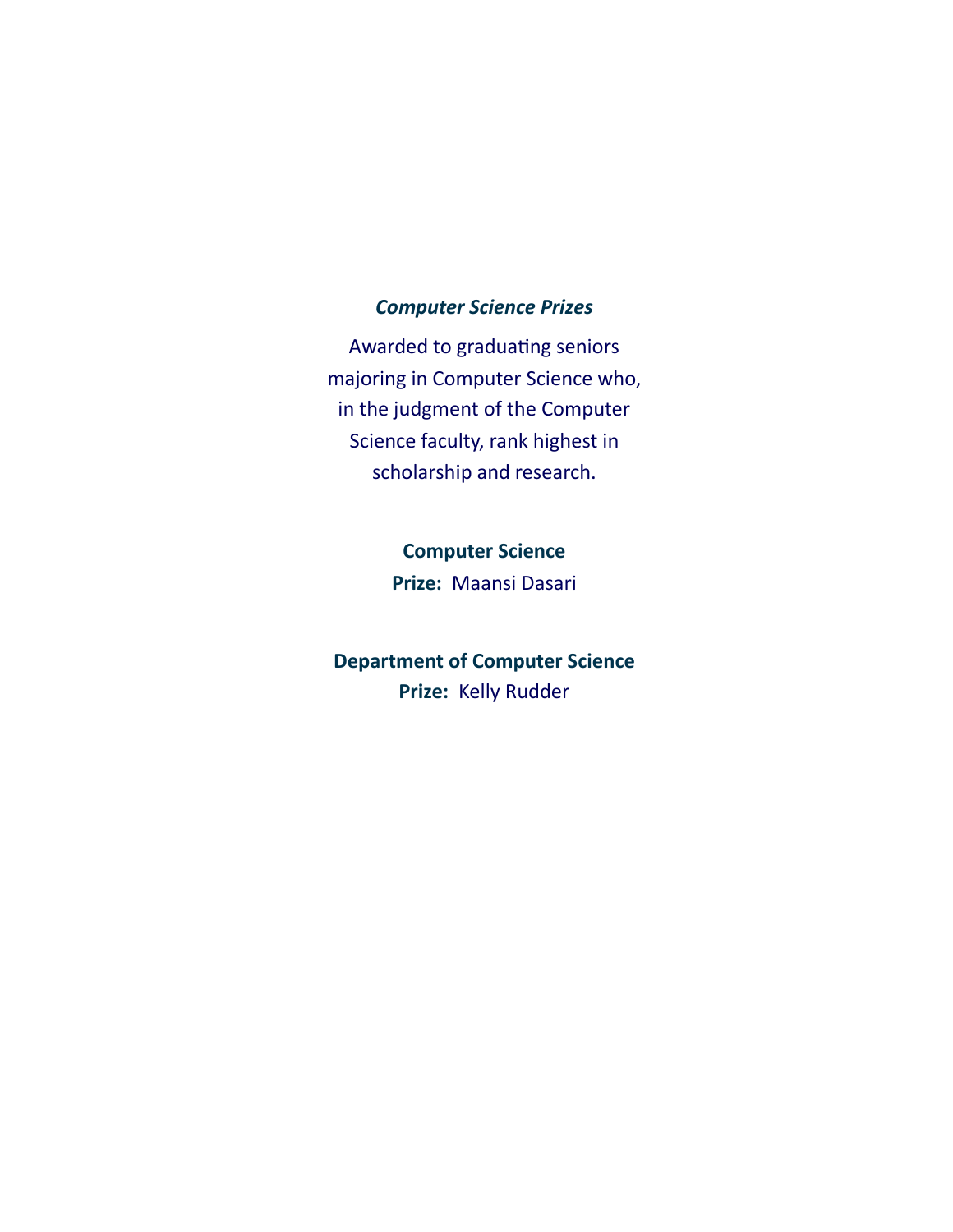

**Computer Science Graduate Degrees**



### *Doctor of Philosophy*

#### Matthew Amodio

Dissertation Title: Deep Learning for Embedding and Integrating Multimodal Biomedical Data

### William Hallahan

Dissertation Title: Automated Approaches for Program Verification and Repair

### Christopher Harshaw

Dissertation Title: Algorithmic Advances for the Design and Analysis of Randomized Experiments

#### Bo Hu

Dissertation Title: System Abstractions for Scaling Application Development at the Edge

#### Lihi Idan

Dissertation Title: Modular and Compositional Development of Certified Concurrent Software Systems

#### Irene Li

Dissertation Title: Data Exploitation and Privacy Protection in the Era of Data Sharing

#### Alexander Tong

Dissertation Title: Geometric Priors for Data Driven Discovery in Biomedical Domains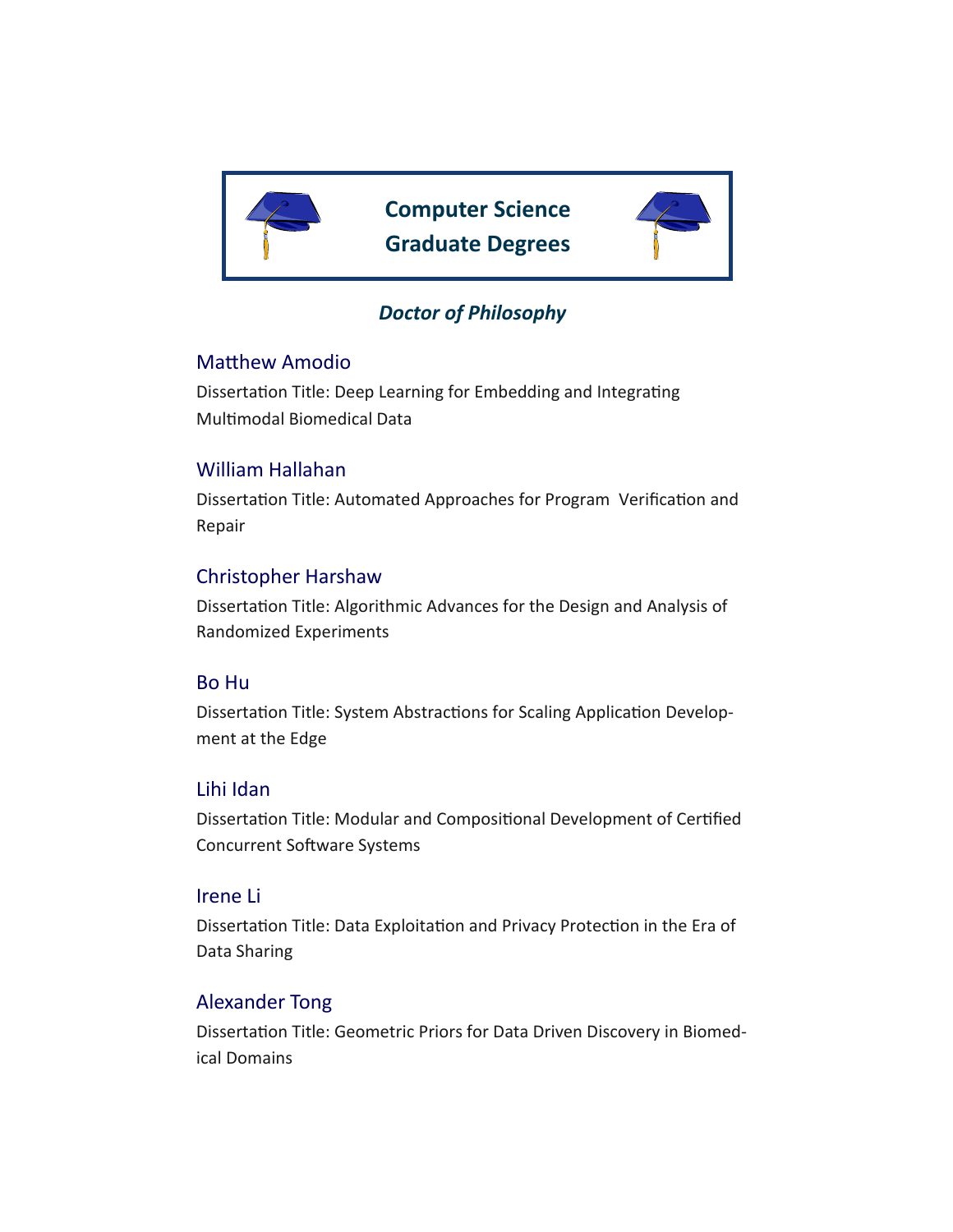

**Computer Science Graduate Degrees**



#### *Master of Computer Science*

Chris Cai Phoebe Cao Hin Deng Yuhao Ding Yaru Gong Sunjun Gu Teddy Hague Xinli Hou Die Hu Chaogang Huang Yu Ji Ying Ju Hao Li Zhouyang Li Leo Li Zhiyu Liang Jiangshan Lin Zhaowei Lin Jianzhi Liu Yifan Liu Arjun Nair Weiqi Peng

Jialiang Qu Alex Reichenbach Eli Sage-Martinson Yuelan Sheng Ziyu Song Haihao Sun Lance Tan Xiangru Tang Zihan Tang Ruopeng Wang Bingyao Wang Zhichen Wang Daoyi Wang Wenbei Wang Yan Wen Zhewei Wu Richard Wu Han Xiao Bingyi Yang Tongyu Yang Jingyu Yao Derek Yeh

Keen You Yankun Zhao Yizhi Zhao Bo Zhao Yilun Zhao Berry Zhu Yuxin Zhu Jinhan Zhu Yuran Zhu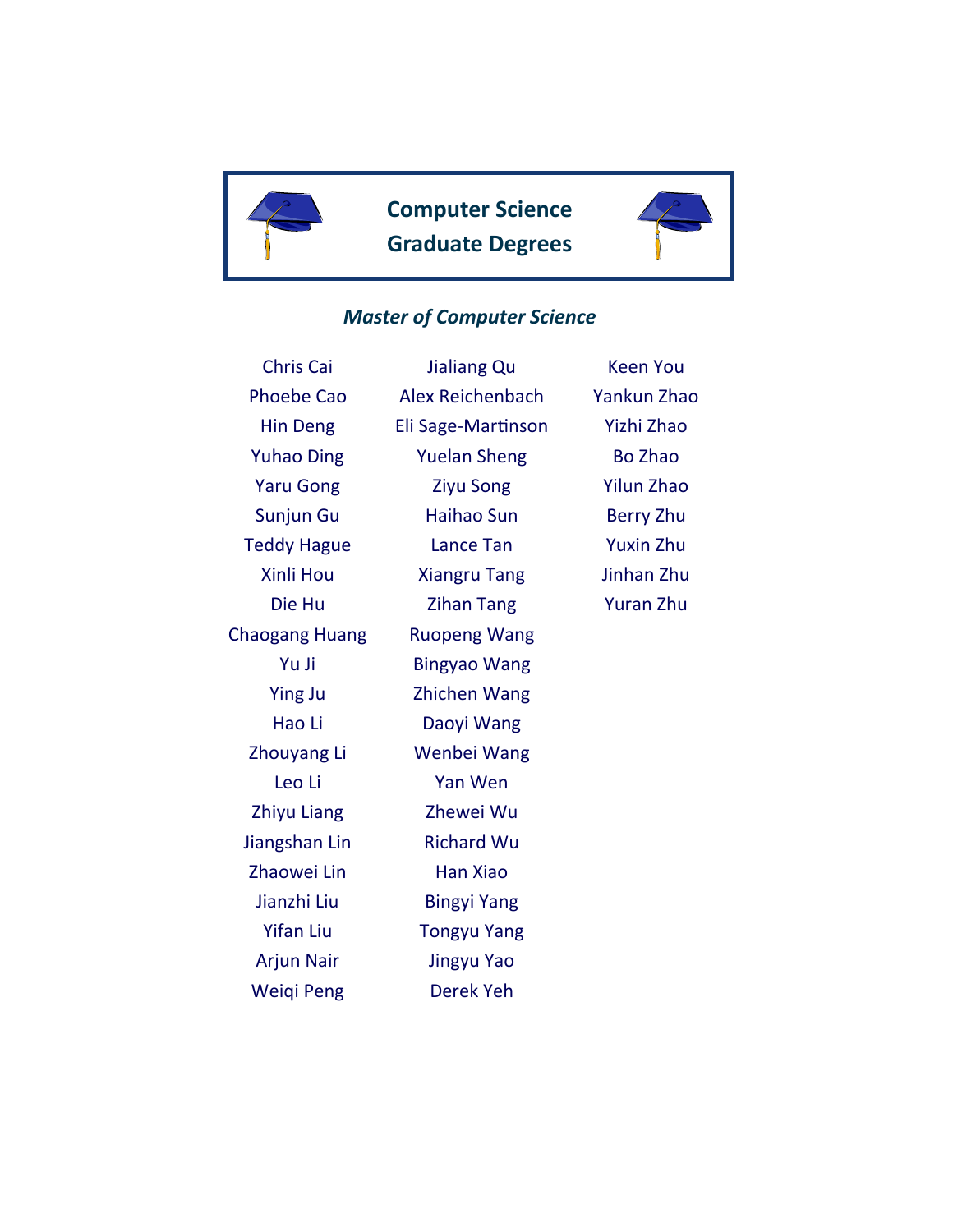



## *Bachelor of Science* **Computer Science & Mathematics**

Andong Cao\* Jacob Earle\* Himnish Hunma\* Brian Liu\* Nathan Nunez Chad Palmer

Andy Pantoja Valerio\* Isaac Robinson\* Julianna Viola\* Stanley Wong\* Israel Yolou Yulan Zhang\*

## *Bachelor of Science* **Electrical Engineering and Computer Science**

Mawuli Akpalu Julia Burgiel\* Tanushree Burman

Daniel Esguerra\* Rohit Giridharan\* Jalil Morris

## *Bachelor of Science* **Computer Science and Economics**

Haron Adbaru David Villarreal-Cavazos Zakaria Gedi Alexander Jeremijenko\* Alicia Kacharia\*

Jason Kim Agnes Kumi Arrunava Moondra\* Jalil Morris Imad Rizvi\*

Manahal Tabassum Alden Tan\* Kenny Wang Andrew Wei\*

*\*Graduating with distinction* Lillie Ketterson

Colman Seery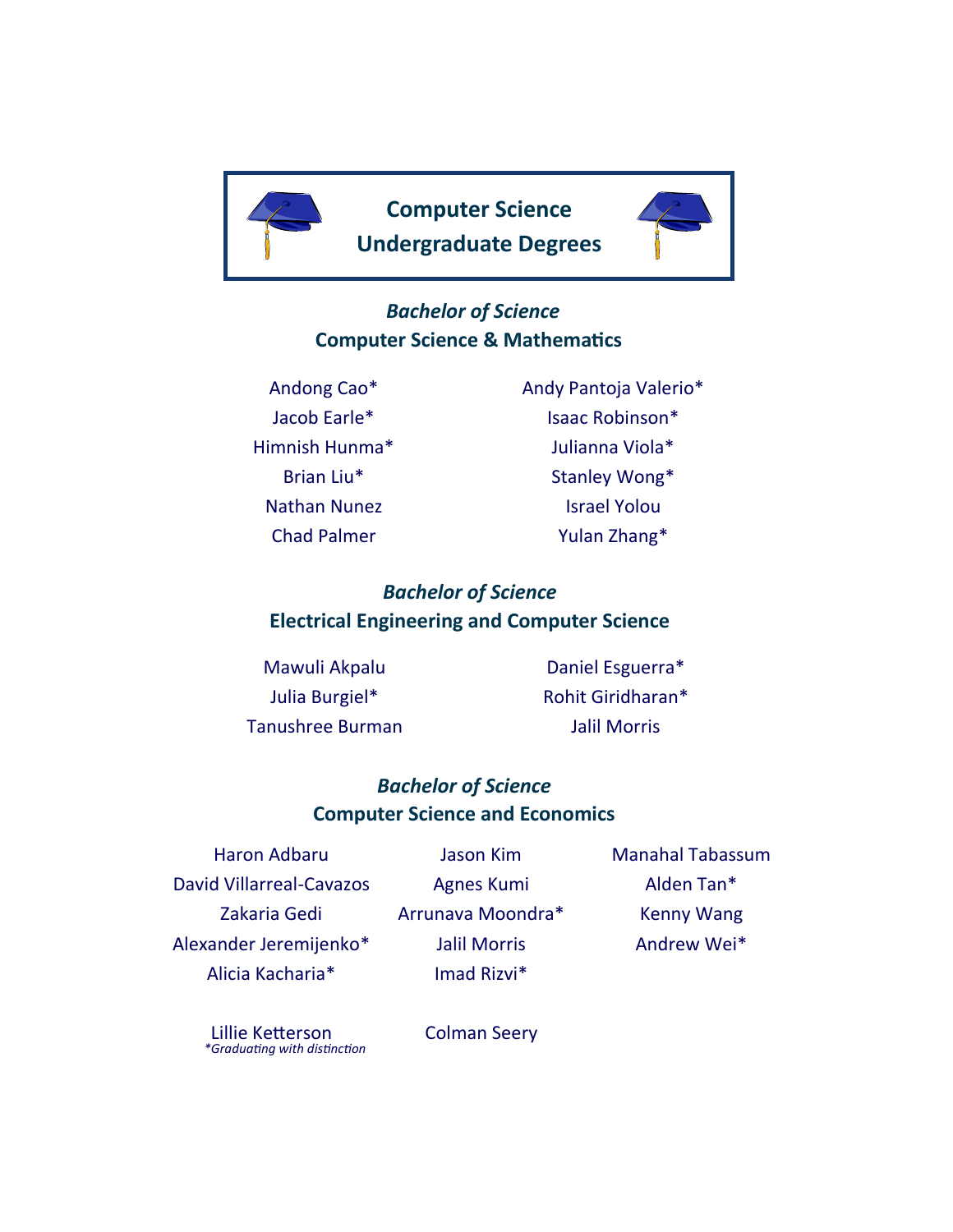



### *Bachelor of Science* **Computer Science**

Sami Alves\* Daniel Avila Justin Aubin Michael Blank Rachel Blumenthal Alex Briasco-Stewart\* Nico Burbano David Padron Castillo Zoe Chalat\* Jinny Choi\* Sarah Chute Joe Connolly Avi Cooper\* Anna Craven John Dallard Maansi Dasari\* Alexis Dornan Lia Eggleston Leslie Espinosa Blaise Fangman\* Jalen Gibbidon Hana Galijasevic

Roxanne Harris Tucker Hart Eric He\* Amandeep Heyer\* Daniel Hodeta\* Taehyoung Jo Yun Jong\* Daly Joseph Rina Kawamura\* Francis Kigawa Miles Krusniak\* Jun Kwak Darwin Leuba Brian Li\* Daniel Li Hao Li\* Cody Lin\* Brandon Liu\* Robert Lopez Robert Luo Rushyendra Maganty\* Abraham Mensah

*\*Graduating with distinction*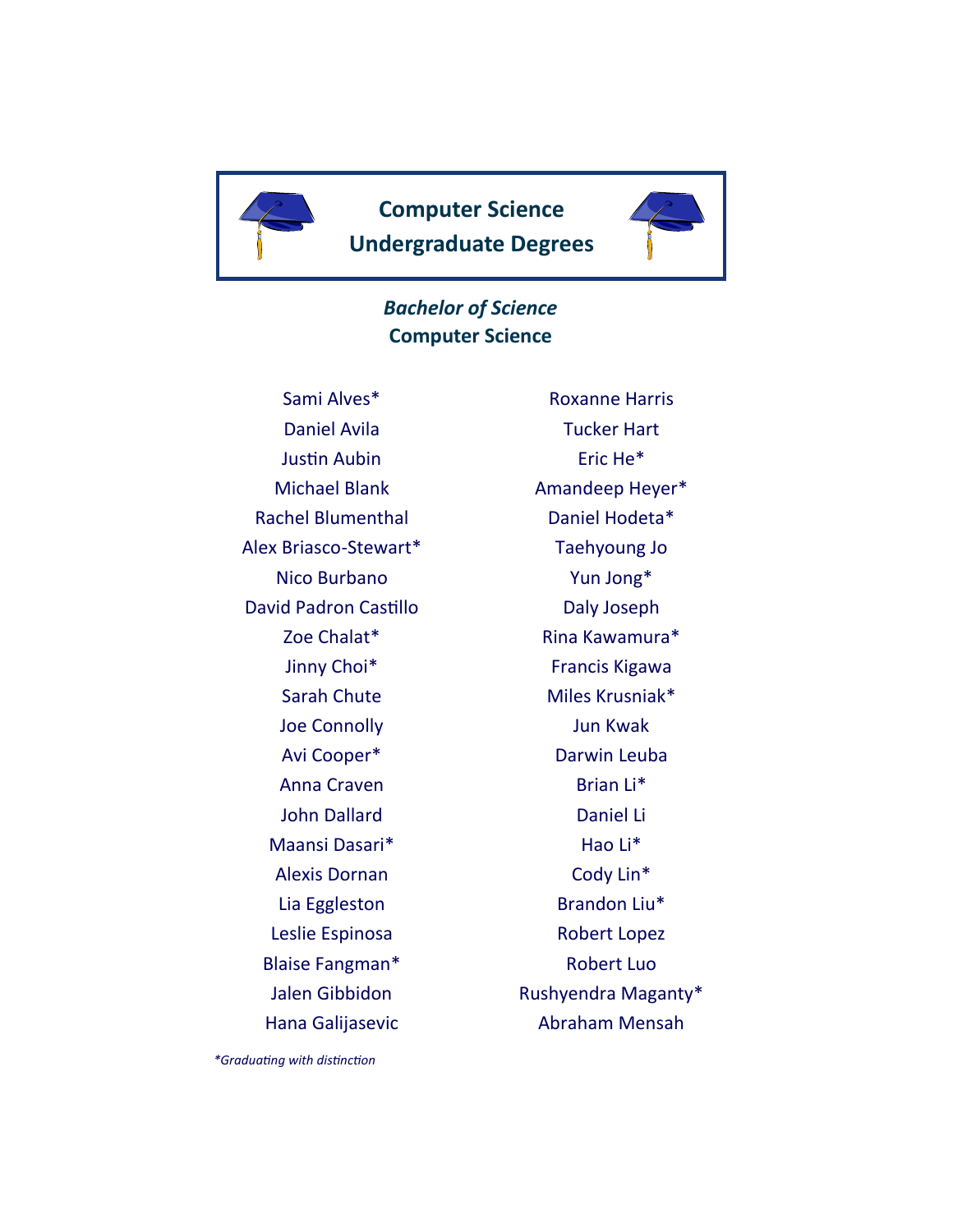



### *Bachelor of Science* **Computer Science**

Yofti Milkessa Robert Miranda\* Danny Mota Vikram Mullick\* James Nachbar\* Masayuki Nagase Stephen Newman\* Seun Omonije Charlie Orr Daniel Ortega\* Seongjun Park\* William Peng\* Faiaz Rahman\* George Reichenbach\* Kevin Rono Kelly Rudder Eli Sage-Martinson\* Manuel Schneider Gregory Schwartz\* Dan Shao Noah Shapiro Mohamed Shatry Harshal Sheth\*

Emily Slaughter\* Brian Sleeva Victoria Stevens\* Manahal Tabbasum\* Lance Tan\* Johan Todi Matt Tu\* Winston Venderbush Evan Visher Tom Wallenstein\* Alex Wang\* Jeremy Weiss\* Christie Yu Tom Wallenstein\* Alex Wang\* Jeremy Weiss\* Jason Wu\* Christie Yu Jason Wu Eric Xue\* Mudi Yang Eric Zhang\*

*\*Graduating with distinction*